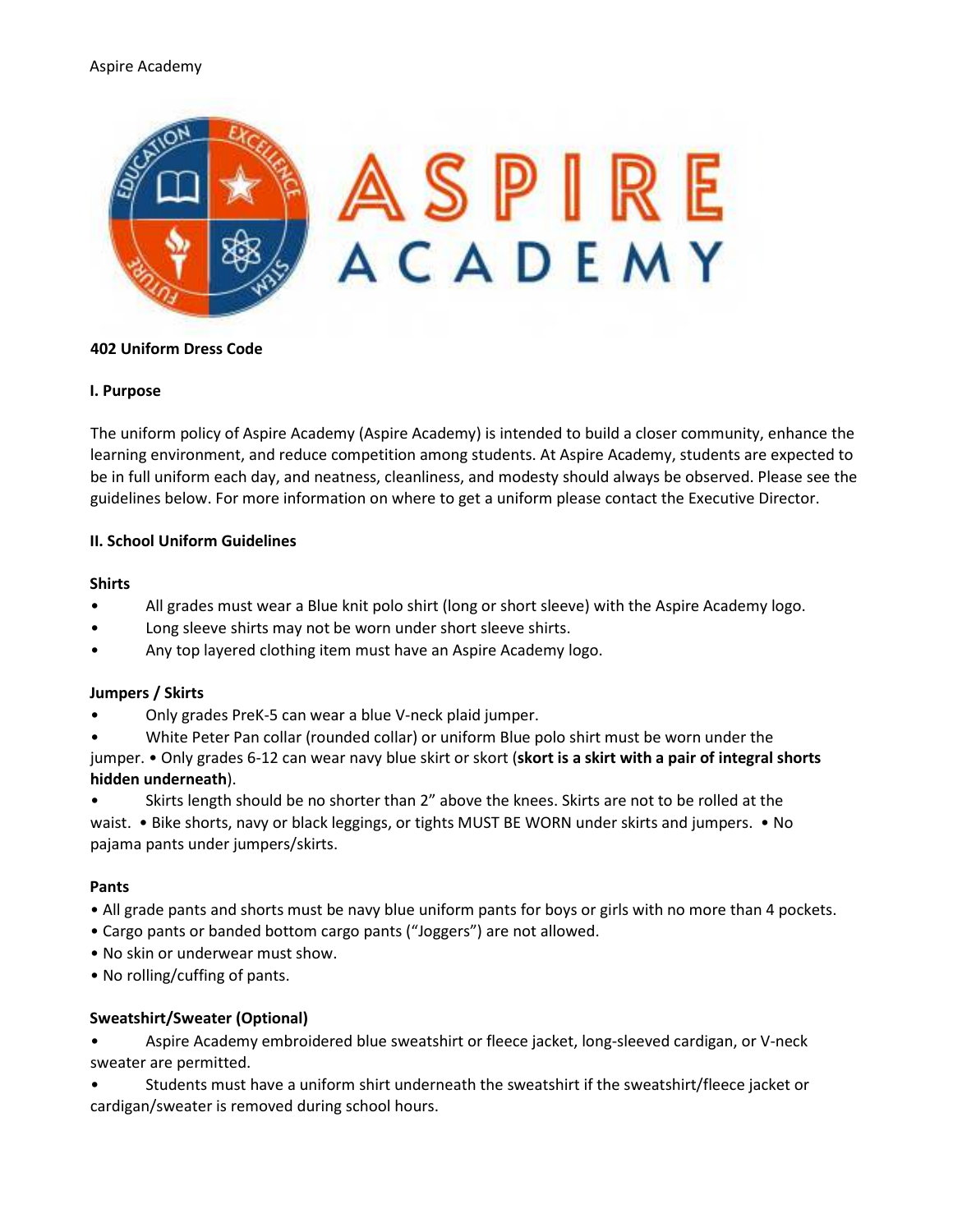# **Shoes**

- Shoes should be neat, modest, secured to the feet, and must not draw undue attention to the student.
- Flip-flops, slippers, clogs, sports sandals, or slides are permitted.

• Boots (except snow boots) or clogs are not to be worn with uniform pants or skirts. • Tennis shoes are acceptable with all uniform combinations, including shorts, dress pants, or skirts. Shoelaces should match the color of the shoe.

• Tennis shoes for Physical Education and shoes that are safe for running and climbing on the playground must be worn.

# **III. Additional Notes**

- Worn, damaged, faded, or outgrown uniforms should be repaired and/or replaced.
- No letter jackets are to be worn in the classrooms.
- Leg coverings (socks, leggings, or thighs must be black or navy blue).
- Hats and sunglasses are not allowed to be worn in school except for special event days that specifically allow for these to be worn.

These expectations should be followed on non-uniform days too.

- Yoga pants and leggings (except leggings worn under uniform jumpers/skirts) are not to be worn during the school day. (This expectation should be followed on non-uniform days too).
- Excluded accessories include arm warmers, bandanas, or clothing ornamentation such as scarves and pins.
- Belts are acceptable only with bottoms that have belt loops and belts must be worn through the belt loops.
- There should be no tying shirts in the back.
- Families who are eligible for educational benefits are eligible to receive benefits for school uniforms. Please contact the main office.

# **IV. Dress Code Violations**

Students and parents/guardians will be informed of dress code violations. Dress code violations will result in disciplinary actions, which may include but may not be limited to the following:

- Parents may be contacted to bring an appropriate uniform or be given at school.
- Reoccurring uniform violations may result in further disciplinary actions.

# **V. Opt-Out Provision**

Parents or guardians may apply to the school for full or partial exemption from the dress code in the following situations:

• A student's disability or medical condition which would substantially interfere with a student's ability to comply with the dress code. This exception will only be granted with a signed note from a physician.

• A student's religious observation which would be substantially hindered by compliance with the dress code.

# **VI. Non-Uniform Days**

Non-uniform days will be scheduled throughout the course of the year. Students and parents will be informed of the dates in the school announcements. Students must demonstrate neatness, cleanliness, modesty, and pride in their appearance on non-uniform days. Joggers, yoga pants, or leggings (except leggings worn under